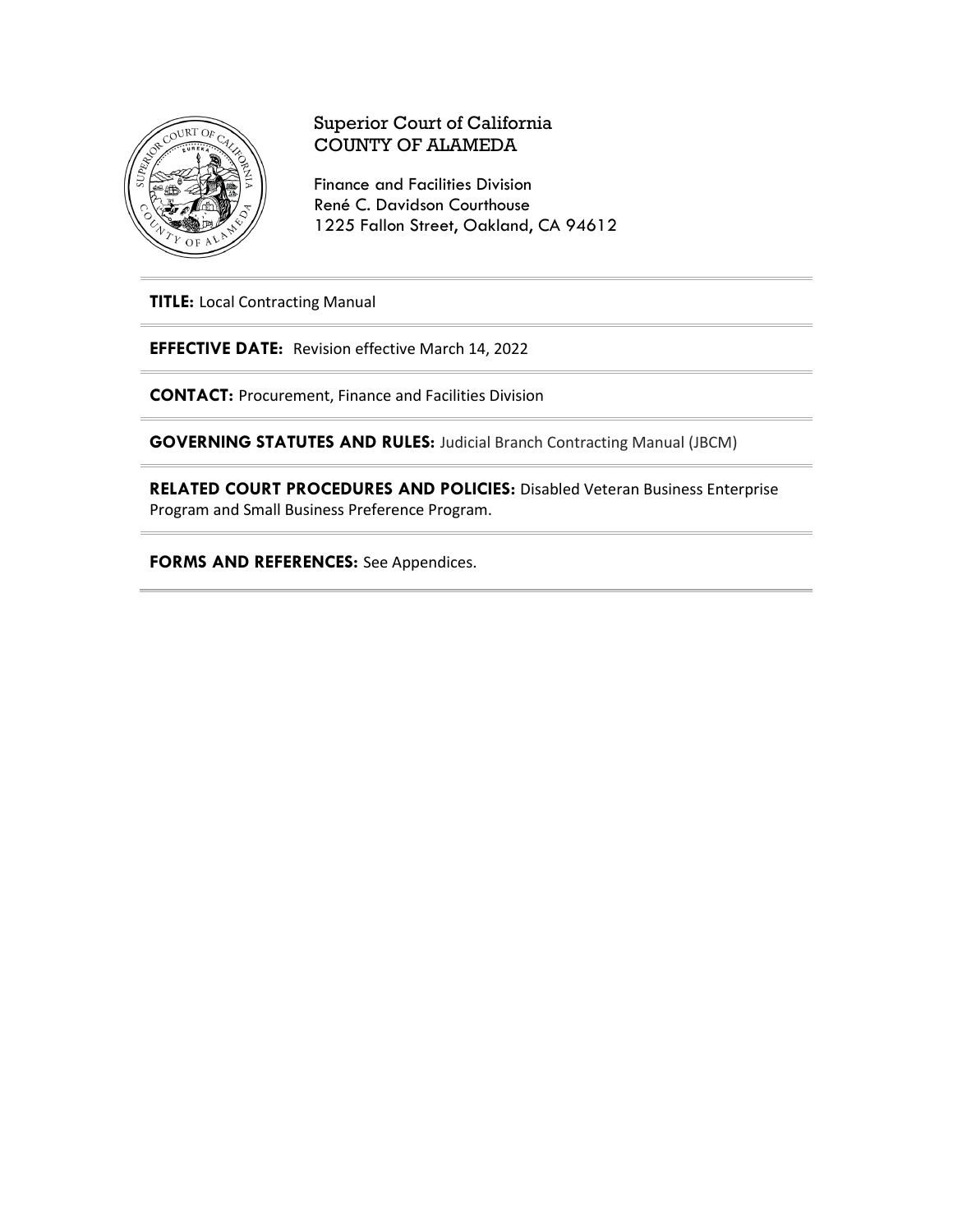# **Table of Contents**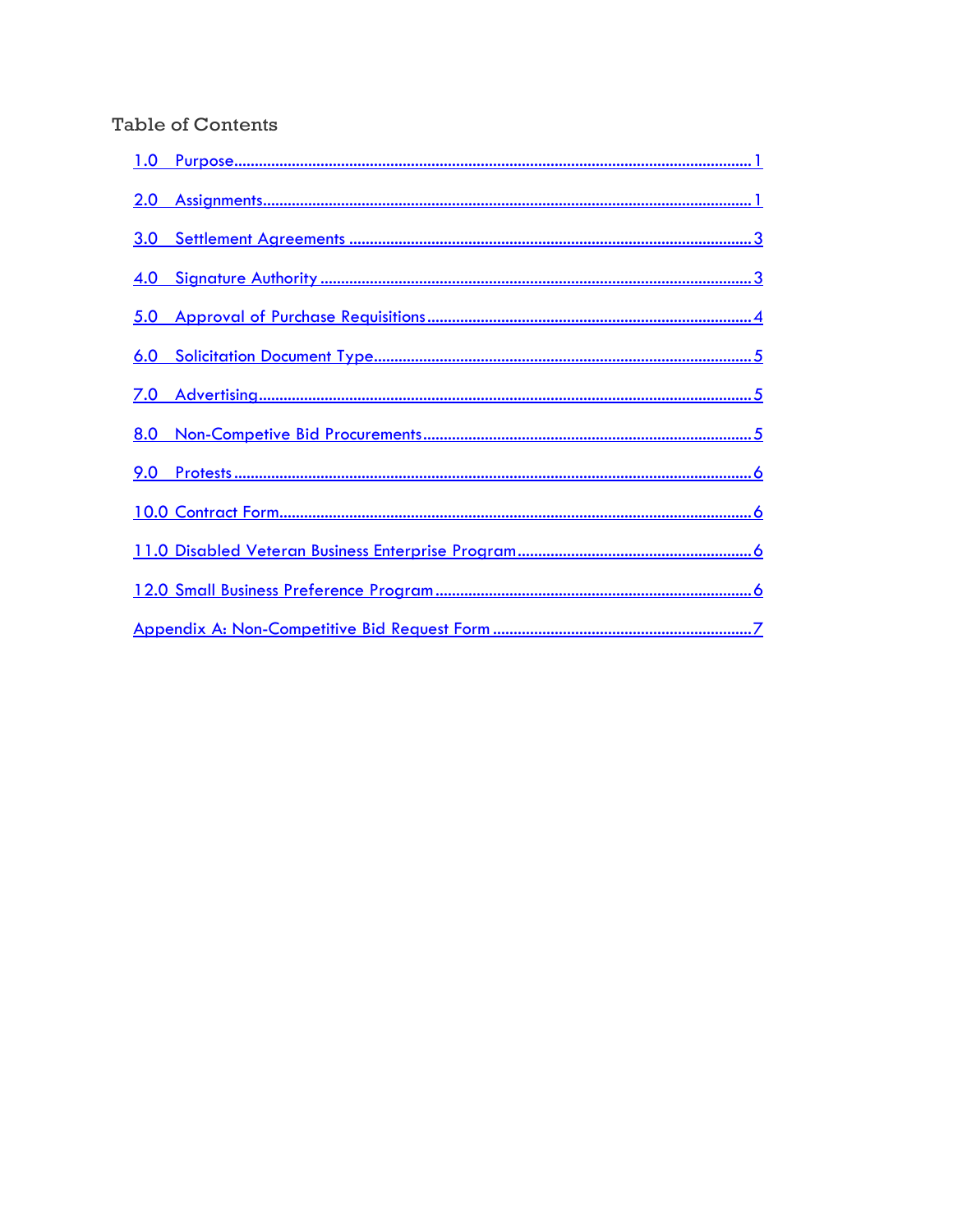## <span id="page-2-0"></span>**1.0 Purpose**

This Local Contracting Manual was adopted by the Superior Court of California, County of Alameda (referred to as "Court" throughout the remainder of this document) in accordance with the requirements of the Judicial Branch Contracting Manual (JBCM). This Local Contracting Manual supersedes and replaces all previous Local Contracting Manuals. This manual supplements and incorporates by reference the provisions of the JBCM.

## <span id="page-2-1"></span>**2.0 Assignments**

In accordance with JBCM Chapter 1, Section 1.1.C.1, the Court assigns the following persons or positions to perform the specified procurement or contracting activity:

| <b>Assignment</b>                          | Person(s) or<br><b>Position(s) Assigned</b>                                                |           | <b>Roles and Responsibilities</b>                                                                                                                |
|--------------------------------------------|--------------------------------------------------------------------------------------------|-----------|--------------------------------------------------------------------------------------------------------------------------------------------------|
| Procurement and<br><b>Contract Analyst</b> | Eddie Sanchez,<br>Procurement and<br><b>Contract Analyst</b>                               | $\bullet$ | Responsible for all procurement and<br>contracting within the JBE.                                                                               |
|                                            |                                                                                            |           | Ensures that all procurement and<br>contracting activities within the JBE<br>comply with applicable procurement<br>laws.                         |
|                                            |                                                                                            |           | Provides the necessary resources to<br>ensure that all staff are properly<br>qualified and trained in all aspects of<br>the procurement process. |
|                                            |                                                                                            | $\bullet$ | Oversees development of the Local<br><b>Contracting Manual.</b>                                                                                  |
| Buyer*                                     | Jennifer Buentello-<br>Gilligan; Caroline<br><b>Ficenec, Fiscal Services</b><br>Specialist | $\bullet$ | Performs day-to-day purchasing and<br>contracting activities.                                                                                    |
|                                            |                                                                                            | $\bullet$ | Is knowledgeable about applicable<br>procurement laws and best practices.                                                                        |
|                                            |                                                                                            | $\bullet$ | Ensures that the needs of the JBE are<br>met within applicable procurement<br>laws.                                                              |
|                                            |                                                                                            | $\bullet$ | Maintains the procurement file and<br>related documentation.                                                                                     |
| ADA Coordinator *                          | Adam Byer,<br>Administrator                                                                | $\bullet$ | Assists and responds to questions or<br>concerns regarding procurement<br>related accommodation needs.                                           |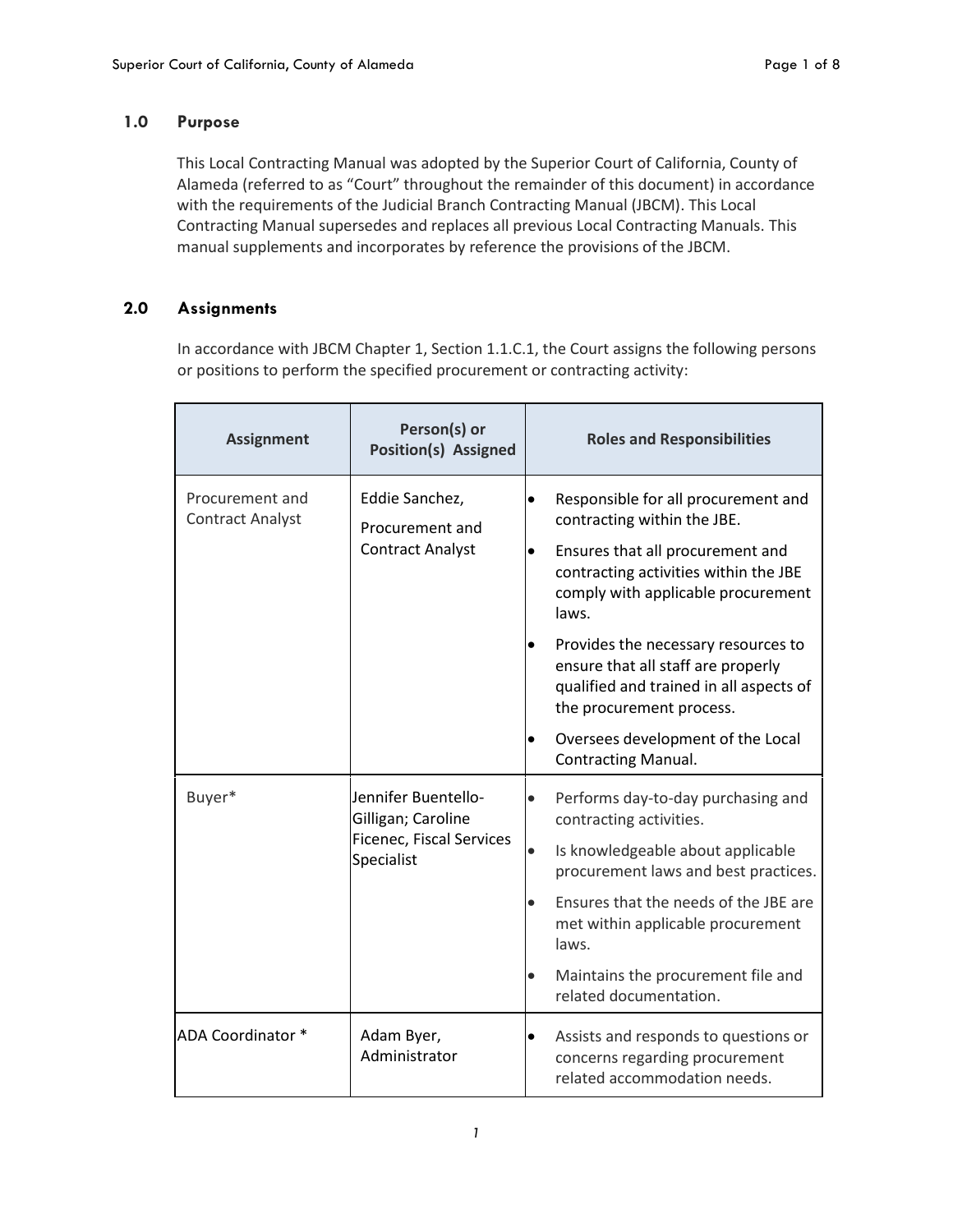| <b>Assignment</b>                                                                                             | Person(s) or<br><b>Position(s) Assigned</b>                  | <b>Roles and Responsibilities</b>                                                                                                                                                                                                                                  |  |
|---------------------------------------------------------------------------------------------------------------|--------------------------------------------------------------|--------------------------------------------------------------------------------------------------------------------------------------------------------------------------------------------------------------------------------------------------------------------|--|
| DVBE Advocate*                                                                                                | Eddie Sanchez,<br>Procurement and<br><b>Contract Analyst</b> | Identifies potential DVBE prime<br>$\bullet$<br>contractors or subcontractors and<br>potential contracting opportunities.                                                                                                                                          |  |
|                                                                                                               |                                                              | Makes information regarding pending<br>$\bullet$<br>solicitations available to certified<br>DVBE firms capable of meeting the<br>JBE's business needs (MVC 999.12).                                                                                                |  |
| Procurement-Card<br>Eddie Sanchez,<br>$\bullet$<br>Coordinator*<br>Procurement and<br><b>Contract Analyst</b> |                                                              | Ensures compliance with relevant<br>procurement card procedures and<br>contract terms.                                                                                                                                                                             |  |
|                                                                                                               |                                                              | Adds, deletes, and alters card<br>$\bullet$<br>restrictions/limits.                                                                                                                                                                                                |  |
|                                                                                                               |                                                              | Reviews billing reports to monitor<br>$\bullet$<br>payments and disputes.                                                                                                                                                                                          |  |
| Protest Hearing                                                                                               | Eddie Sanchez,<br>Procurement and<br><b>Contract Analyst</b> | Evaluates protests.<br>$\bullet$                                                                                                                                                                                                                                   |  |
| Officer**                                                                                                     |                                                              | Issues written determinations<br>$\bullet$<br>regarding protests.                                                                                                                                                                                                  |  |
| Protest Appeals<br>Officer***                                                                                 | Director of Finance &<br><b>Facilities Division</b>          | Evaluates protest-related appeals.<br>$\bullet$                                                                                                                                                                                                                    |  |
|                                                                                                               |                                                              | Issues written determinations<br>$\bullet$<br>regarding appeals of protests.                                                                                                                                                                                       |  |
| Payment Officer                                                                                               | Lisa Clark, Senior<br>Accountant                             | Ensures timely payment of invoices.<br>$\bullet$                                                                                                                                                                                                                   |  |
|                                                                                                               |                                                              | Ensures that proper internal<br>$\bullet$<br>approvals have been secured before<br>processing payment.                                                                                                                                                             |  |
| Contract<br>Administrator                                                                                     | Eddie Sanchez,<br>Procurement and<br><b>Contract Analyst</b> | Responsible for the performance of<br>$\bullet$<br>all contract administration functions.                                                                                                                                                                          |  |
|                                                                                                               |                                                              | Delegates the authority and<br>$\bullet$<br>responsibility to perform certain<br>contract administration functions to<br>other Court employees. Establishes<br>clear lines of authority for the<br>management and conduct of contract<br>administration functions. |  |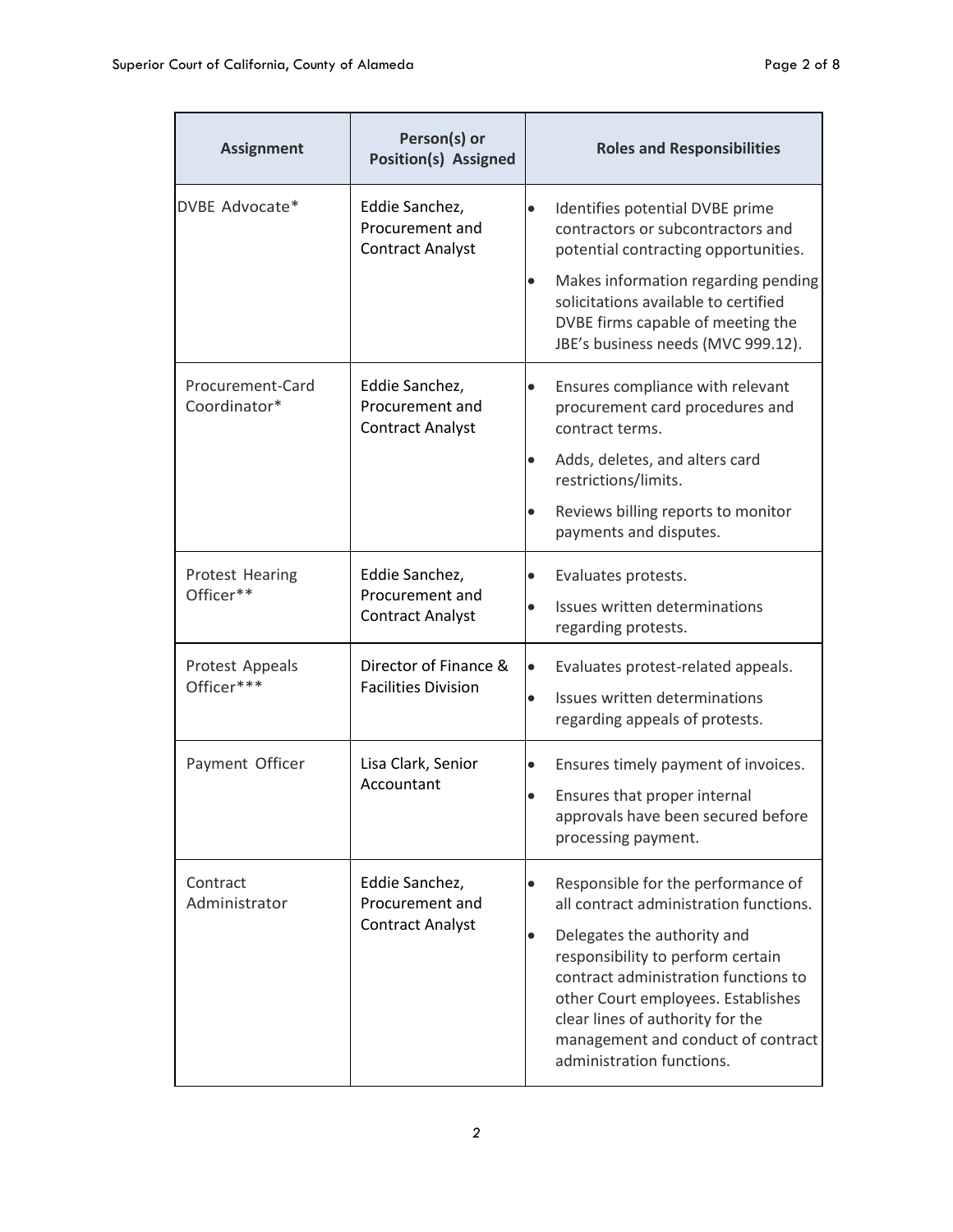| <b>Assignment</b> | Person(s) or<br><b>Position(s) Assigned</b> | <b>Roles and Responsibilities</b>  |
|-------------------|---------------------------------------------|------------------------------------|
| Contract          | Eddie Sanchez,                              | Maintains record of each contract  |
| Administrator     | Procurement and                             | administrator and a description of |
| (continued)       | <b>Contract Analyst</b>                     | their function within the Court.   |

- **\*** If no person or position is designated for this assignment, the Procurement and Contract Analyst will be responsible for performing this assignment.
- **\*\*** If no person or position is designated for this assignment, the buyer's supervisor will be responsible for performing this assignment.
- **\*\*\*** If no person or position is designated for this assignment, the protest hearing officer's supervisor will be responsible for performing this assignment.

### <span id="page-4-0"></span>**3.0 Settlement Agreements**

The following persons or positions have the authority to bind the Court to a settlement agreement resulting from a contract dispute:

- 1. Presiding Judge
- 2. Court Executive Officer

### <span id="page-4-1"></span>**4.0 Signature Authority**

The following persons or positions are authorized to enter into, extend, amend, terminate or transfer the following contracts and purchase orders:

| <b>Position</b>                                        | <b>Approval Threshold</b> |
|--------------------------------------------------------|---------------------------|
| Presiding Judge or Executive Committee (if applicable) | Any value                 |
| <b>Executive Officer</b>                               | Any value                 |
| Assistant Executive Officer                            | Any value                 |
| Director of Finance & Facilities Division              | Any value                 |

The signature authorities are authorized from the Presiding Judge to the positions listed above in the document titled Expenditure Authorization. The Expenditure Authorization document is available at [http://www.alameda.courts.ca.gov/Resources/Documents/ExecOffice/General%20Directives/2021-](http://www.alameda.courts.ca.gov/Resources/Documents/ExecOffice/General%20Directives/2021-06%20Expenditure%20Authorization.pdf) [06%20Expenditure%20Authorization.pdf](http://www.alameda.courts.ca.gov/Resources/Documents/ExecOffice/General%20Directives/2021-06%20Expenditure%20Authorization.pdf)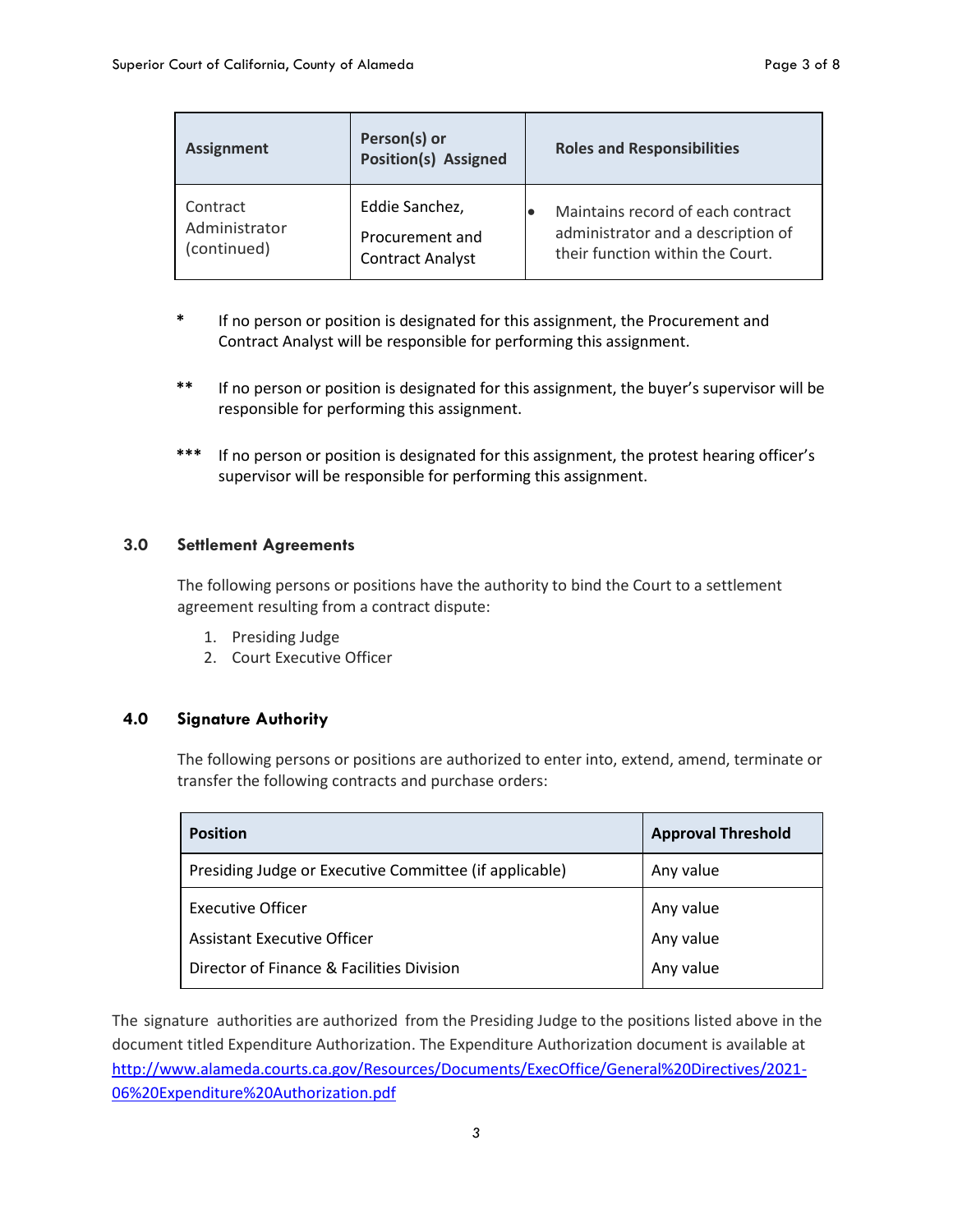# <span id="page-5-0"></span>**Approval of Purchase Requisitions**

The following persons or positions are authorized to approve purchase requisitions:

| <b>Cost Center &amp; Description</b>                 | Level 1<br><b>Budget</b><br><b>Approver</b> | Level 2<br>Up to \$10,000<br><b>Director Approval</b> | Level 3<br>Over \$10,000<br><b>Executive</b><br><b>Approver</b> |
|------------------------------------------------------|---------------------------------------------|-------------------------------------------------------|-----------------------------------------------------------------|
| 1-1001 Judicial Services                             | Jenny Lee                                   | Elizabeth Erickson                                    | <b>Melanie Lewis</b>                                            |
| 1-1101 Executive Office                              | Jenny Lee                                   | Elizabeth Erickson                                    | <b>Melanie Lewis</b>                                            |
| 1-1103 Executive Office<br>Projects & Programs       | Jenny Lee                                   | Adam Byer                                             | <b>Melanie Lewis</b>                                            |
| 1-1201 Legal Services                                | Jenny Lee                                   | Elizabeth Erickson                                    | <b>Melanie Lewis</b>                                            |
| 1-1301 Criminal Division                             | Jenny Lee                                   | Tracy Wellenkamp                                      | <b>Melanie Lewis</b>                                            |
| 1-1401 Civil Division                                | Jenny Lee                                   | <b>Caryn Downing</b>                                  | Melanie Lewis                                                   |
| 1-1402 Probate                                       | Jenny Lee                                   | Caryn Downing                                         | <b>Melanie Lewis</b>                                            |
| 1-1501 Family Division                               | Jenny Lee                                   | <b>Charlotte Marin</b>                                | <b>Melanie Lewis</b>                                            |
| 1-1510 Family Law<br>Facilitators/Self Help Services | Jenny Lee                                   | Charlotte Marin                                       | <b>Melanie Lewis</b>                                            |
| 1-1601 Court Attendants                              | Jenny Lee                                   | <b>Charlotte Marin</b>                                | <b>Melanie Lewis</b>                                            |
| 1-1701 Human Resources<br><b>Division</b>            | Jenny Lee                                   | <b>Glenys Rogers</b>                                  | <b>Melanie Lewis</b>                                            |
| 1-1801 Finance & Facilities<br>Division              | Jenny Lee                                   | <b>Melanie Lewis</b>                                  | <b>Melanie Lewis</b>                                            |
| 1-1806 Facilities Unit                               | Jenny Lee                                   | Melanie Lewis                                         | Melanie Lewis                                                   |
| 1-1901 Office of Information<br>Technology           | Jenny Lee                                   | Jonathan Allen                                        | <b>Melanie Lewis</b>                                            |
| 1-3221 Traffic Division                              | Jenny Lee                                   | Tracy Wellenkamp                                      | Melanie Lewis                                                   |
| 1-4331 Juvenile Division                             | Jenny Lee                                   | Tracy Wellenkamp                                      | <b>Melanie Lewis</b>                                            |
| 1-5521 Court Reporter Unit                           | Jenny Lee                                   | Tracy Wellenkamp                                      | <b>Melanie Lewis</b>                                            |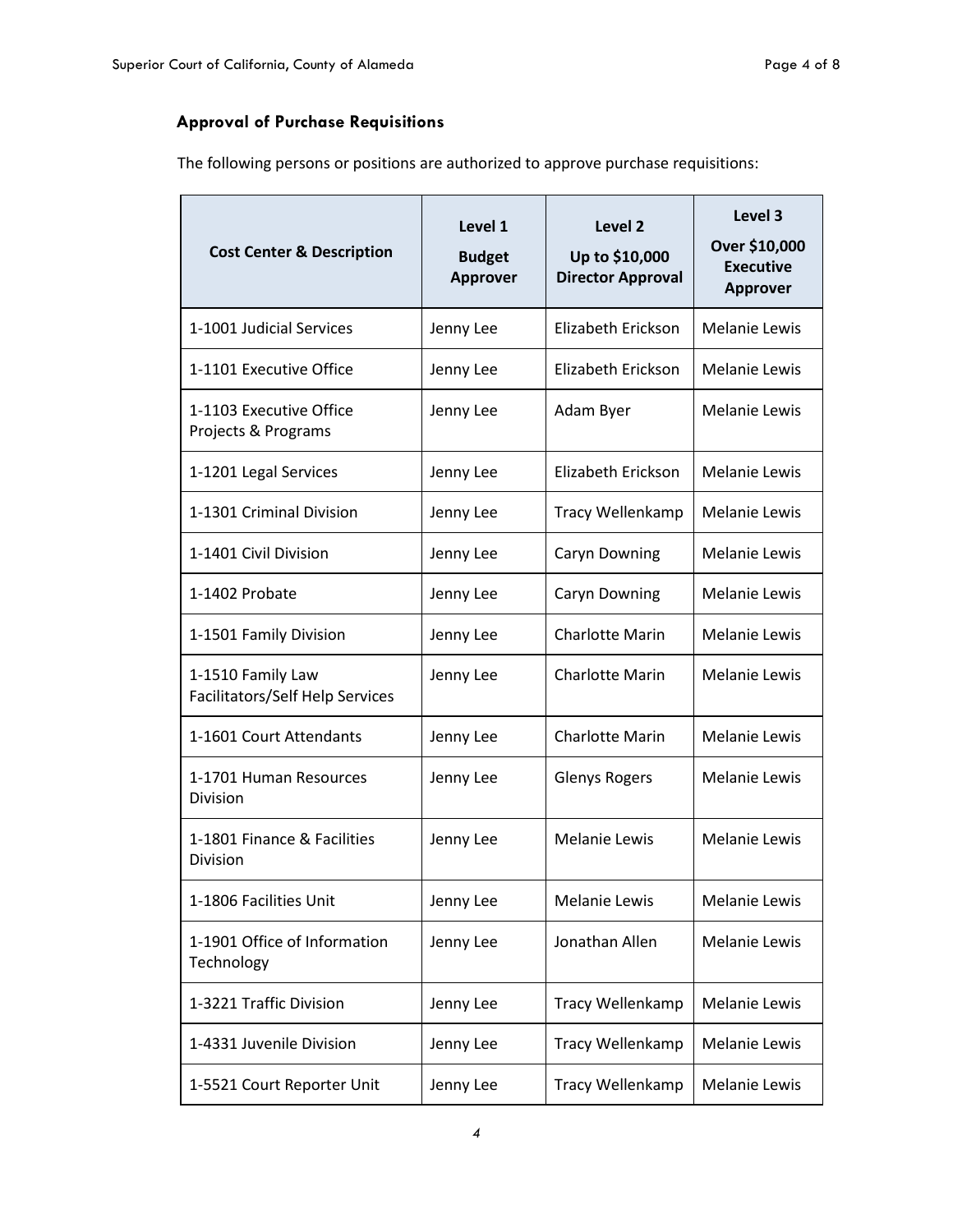| <b>Cost Center &amp; Description</b>                                        | Level 1<br><b>Budget</b><br><b>Approver</b> | Level 2<br>Up to \$10,000<br><b>Director Approval</b> | Level 3<br>Over \$10,000<br><b>Executive</b><br><b>Approver</b> |
|-----------------------------------------------------------------------------|---------------------------------------------|-------------------------------------------------------|-----------------------------------------------------------------|
| 1-5621 Jury Services                                                        | Jenny Lee                                   | <b>Caryn Downing</b>                                  | Melanie Lewis                                                   |
| 1-5721 Court Interpreters                                                   | Jenny Lee                                   | <b>Caryn Downing</b>                                  | Melanie Lewis                                                   |
| 1-5821 Records<br>Management/Appeals/Exhibits                               | Jenny Lee                                   | Caryn Downing                                         | Melanie Lewis                                                   |
| 1-6666 Grants                                                               | Paul Truong                                 | Melanie Lewis                                         | Melanie Lewis                                                   |
| 1-5555 Reimbursements:<br>Enhanced Collections, FHOs,<br>Small Claims, etc. | Jenny Lee                                   | Melanie Lewis                                         | Melanie Lewis                                                   |

#### <span id="page-6-0"></span>**5.0 Solicitation Document Type**

The Court may elect to use a Request for Quote solicitation for all non-complicated, low risk procurements for non-IT goods, non-IT services and any combination of IT goods and services up to \$100,000. At the Court's discretion the bid may be awarded to the lowest responsible bidder or the highest scored bid.

## <span id="page-6-1"></span>**6.0 Advertising**

The Court may choose to advertise non-complicated solicitations of non-IT or IT goods and/or services valued at less than \$50,000 in a twelve month period for less than the ten working days, as stated in JBCM Chapter 4, Section 4.1.D.3 (Timing of advertising). The advertising period for such solicitations will be no less than three working days.

### <span id="page-6-2"></span>**7.0 Non-Competitive Bid Procurements**

Non-competitive bid requests, including sole-source requests and special category noncompetitively bid contract requests (SCR), which require approval may be approved using a memorandum or a form substantially in the form of the Non-Competitive Bid Request Form or the Special Category Non-Competitive Bid Request Form included in the Appendices. In addition to the Presiding Judge and their delegate(s), the following persons/positions are authorized to approve non-competitive bid procurements: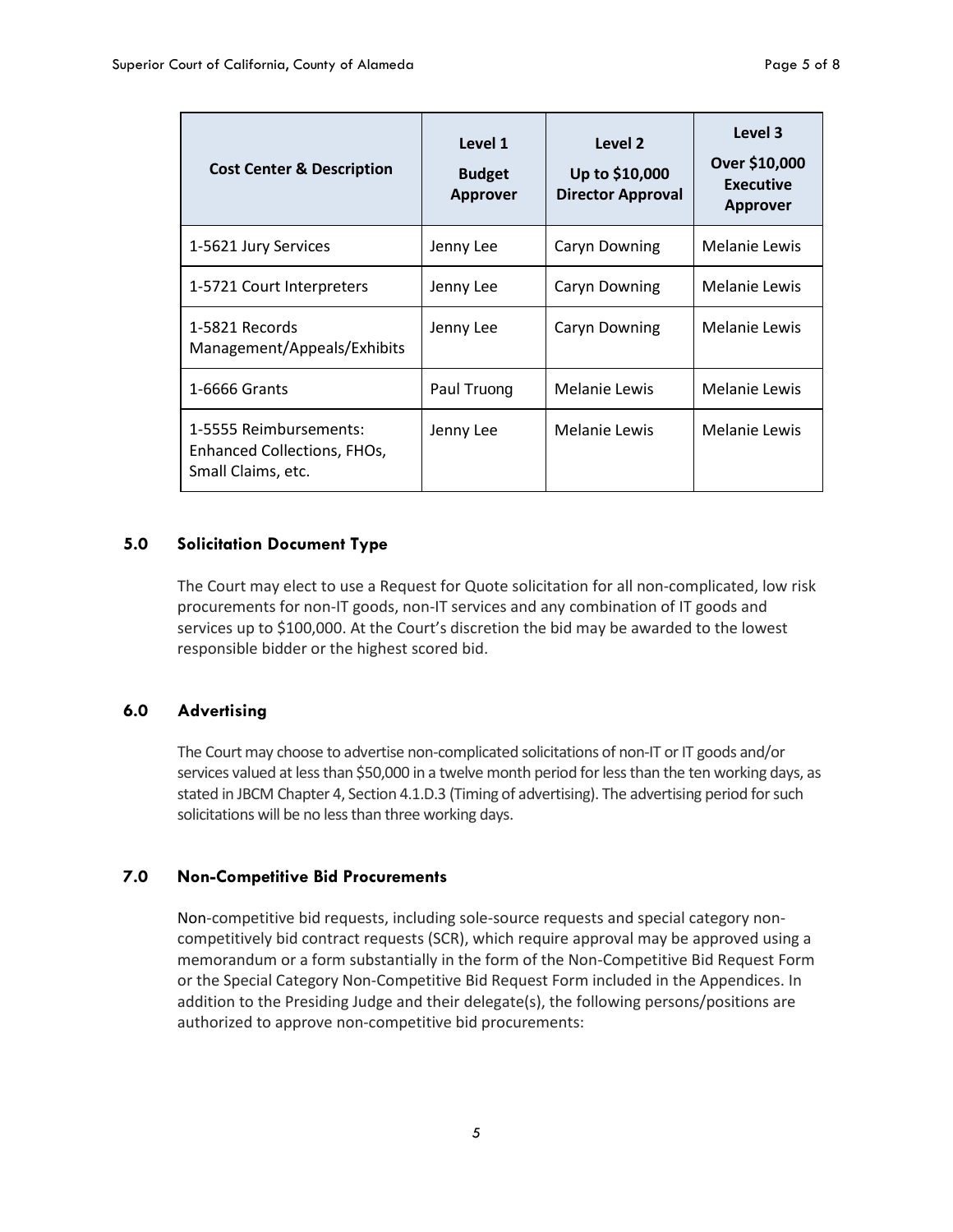| Non-competitive Bid Value | Persons(s) or Positions(s) Authorized to Sign |
|---------------------------|-----------------------------------------------|
| \$50,000 and above        | Presiding Judge                               |
| Any value                 | <b>Court Executive Officer</b>                |

#### <span id="page-7-0"></span>**8.0 Protests**

Protests to solicitations issued by the Court will be handled as set forth in Chapter 7 (Protests) of the JBCM, including protest thresholds, the deadlines for receipt of protests, and the deadline for filing of an appeal. However, the Court will allow 10 calendar days after the Court receives an award protest for non-IT services for the protester to submit the information required per JBCM Chapter 7, Section 7.4.C (Required Information).

### <span id="page-7-1"></span>**9.0 Contract Form**

The Court may choose the appropriate contract form to be used based on the requirements established in Chapter 8 (Contracts) of the JBCM. The Court may elect to use a short form agreement for routine purchases of goods and services when the Court determines that not all of the provisions found in the Court's Standard Agreement are appropriate. The use of short form agreements will be limited to non-complicated services that do not include IT services which require special provisions or services with an annual value of more than \$100,000.

#### <span id="page-7-2"></span>**10.0 Disabled Veteran Business Enterprise Program**

The Court has designed a Disabled Veteran Business Enterprise (DVBE) Program to enhance opportunities for DVBEs. The Court will offer a DVBE incentive for competitive solicitations over \$50,000, unless the DVBE incentive is waived.

#### <span id="page-7-3"></span>**11.0 Small Business Preference Program**

The Court has designed a Small Business Preference Program to enhance opportunities for small businesses. A bidder may claim a small business preference in competitive solicitations of information technology (IT) goods and services of \$5,000 or over. The Court does not offer a small business preference in connection with non-IT goods or non-IT services.

#### **12.0 Contract Administration Plan**

Eddie Sanchez is appointed to fulfill the role of senior contract administrator as described in section 11.2 (Contract Administration Plan) of the JBCM. Responsibilities include, but are not limited to, the roles and responsibilities described under the Procurement and Contract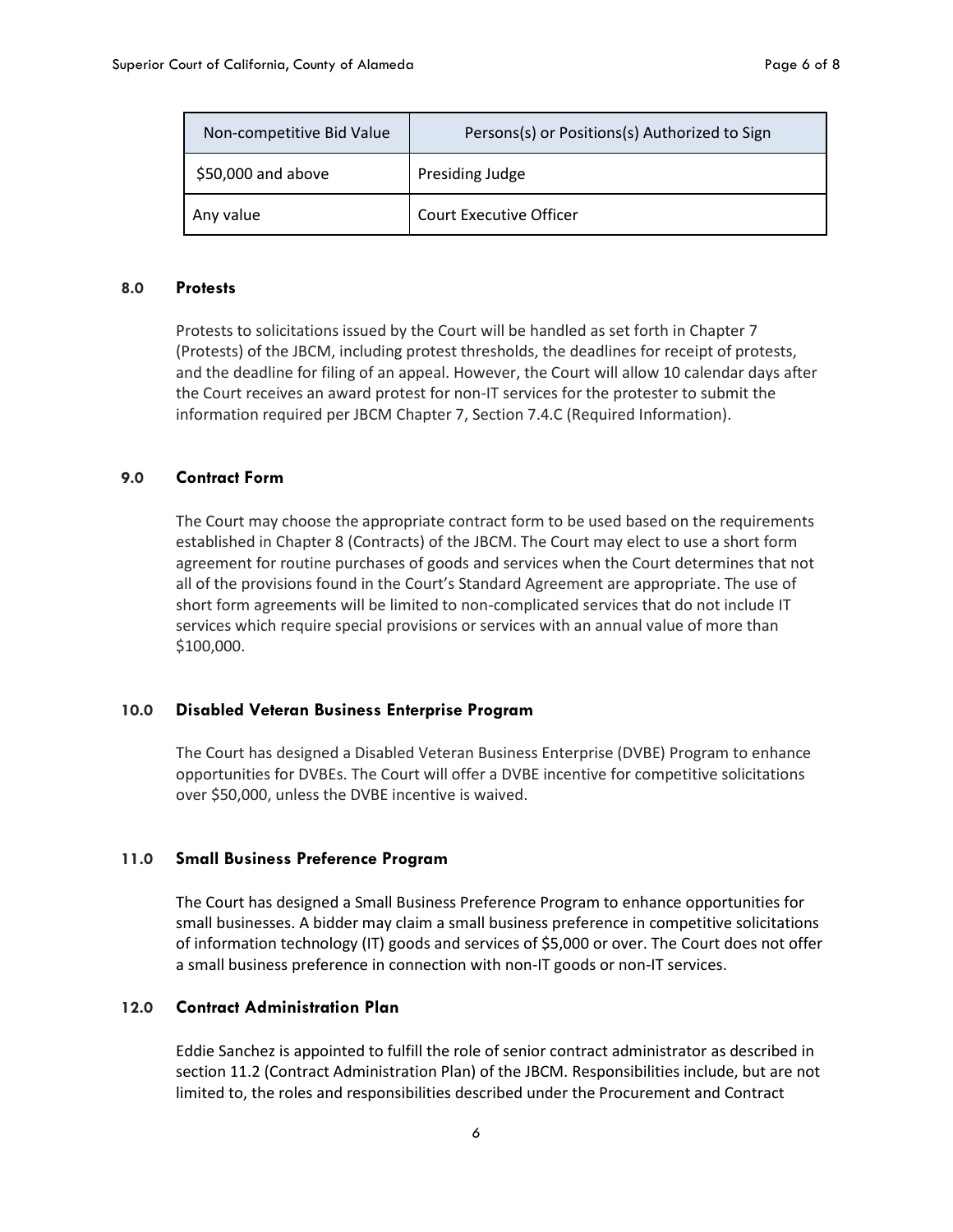Analyst position set forth in section 2.0 (Assignments) of this Local Contracting Manual. Eddie Sanchez is authorized to delegate authority and responsibility to other Court employees to perform contract administrator functions described in the JBCM and this Local Contracting Manual. Chapter 11, Contract Administration, is incorporated into this Local Contract Manual by reference. Court employees responsible for contract administration will follow the requirements and recommended practices set forth in Chapter 11 and this Local Contacting Manual.

#### **13.0 Legal Review**

The Court will arrange for legal review of contracts as set forth below:

- A. Contracts that provide for the performance of high risk activities. High risk activities include: 1) the operation of heavy equipment; 2) transporting holding, or incarcerating a person; 3) applying, treating, removing, storing, or any other handling of hazardous chemicals or other hazardous substances; 4) carrying a firearm, explosive, or other weapon, or 5) transporting outside of secure premises cash, cash equivalents, securities, and other financial instruments with an aggregate value on any occurrence in excess of \$100,000.
- B. Contract templates that are adopted by the Court.
- C. Contract modifications or amendments that are a result of a contract dispute or if the contract modification itself triggers a legal review under this Local Contracting Manual.
- D. Any change to standard terms and conditions listed below: 1) a change that involves the assumption of risk or contingent liability not under the direct control of the Court; 2) a change to standard indemnification language that would require the Court to indemnity a contractor or third party; 3) a change that would substantially narrow any limitation of liability that favors the Court; 4) a change that would substantially limit the liability of a contractor or other third party; 5) agreeing to liquidated damages, or 6) a change that would release any claim or potential claim or otherwise settle any dispute.
- E. All administrative and infrastructure information technology (IT) projects with total costs estimated at more than \$5 million that are subject to review and recommendations of the California Department of Technology, as specified in GC 68511.911 (PCC 19204(a)).

#### **14.0 High Value Contracts**

Contract administration responsibilities will include notification to the Bureau of State Audits under PCC 19204(a) of any contract with a total cost estimated at more than \$1 million to ensure compliance with the California Judicial Branch Contract Law, except as excluded as set forth in GC 68511.9. Such notification will provide, but is not limited to, name of our Court, name of vendor, a brief description of the scope of contract, contract term, contract signature date, estimated contract value and a contact for questions.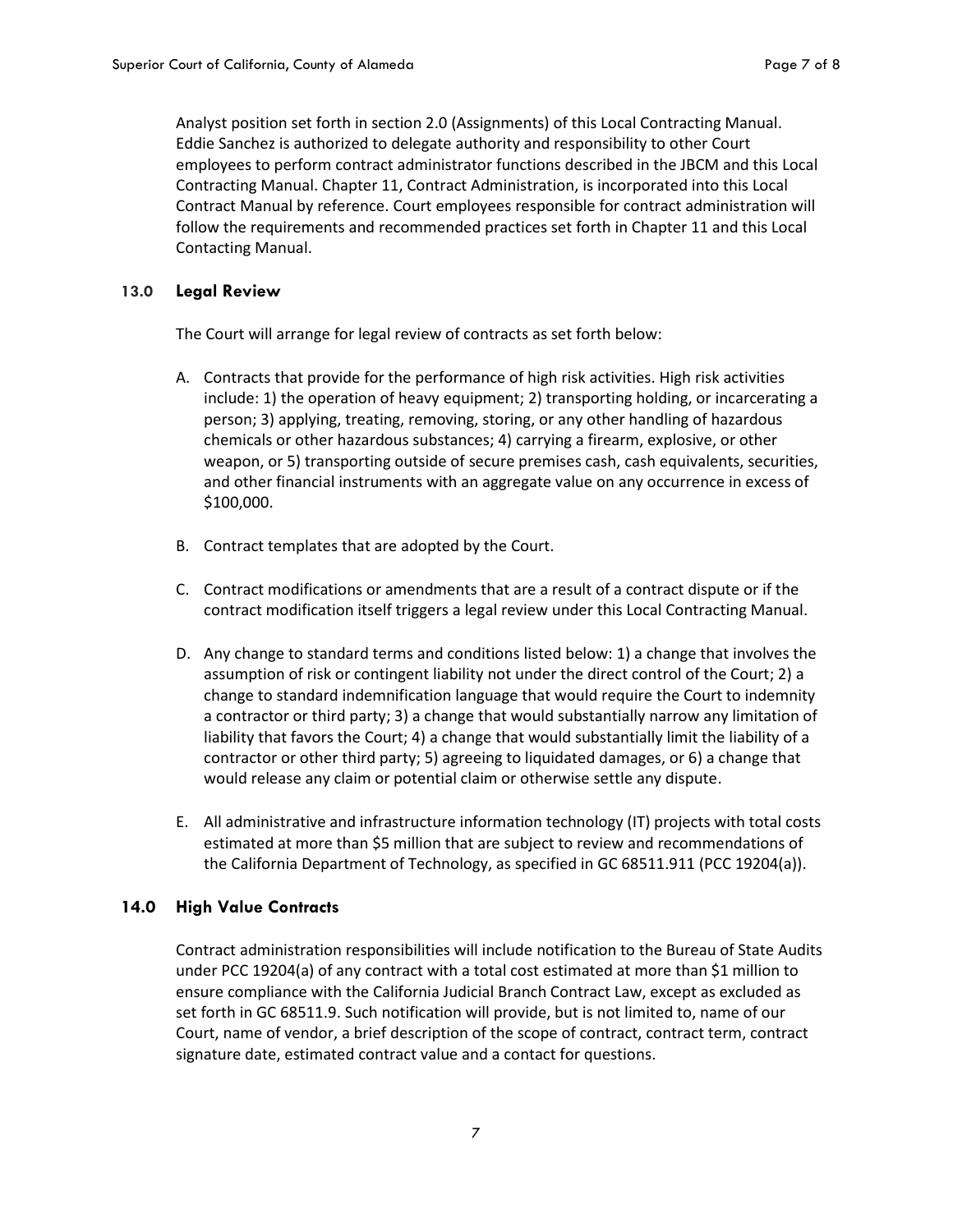## <span id="page-9-0"></span>**APPENDIX A**

# **SUPERIOR COURT OF CALIFORNIA, COUNTY OF ALAMEDA NON-COMPETITIVE BID REQUEST FORM**

| Date                                                   |                                                                                                                                                                                                                                                                                                                                                                                                                                                 |  |  |
|--------------------------------------------------------|-------------------------------------------------------------------------------------------------------------------------------------------------------------------------------------------------------------------------------------------------------------------------------------------------------------------------------------------------------------------------------------------------------------------------------------------------|--|--|
| Contractor/Vendor<br>Information                       |                                                                                                                                                                                                                                                                                                                                                                                                                                                 |  |  |
|                                                        | Contract/Purchase Order No.                                                                                                                                                                                                                                                                                                                                                                                                                     |  |  |
| Description of the                                     | Insert description here.                                                                                                                                                                                                                                                                                                                                                                                                                        |  |  |
| goods and/or services<br>to be procured                |                                                                                                                                                                                                                                                                                                                                                                                                                                                 |  |  |
| Non-Competitive Bid                                    | $\Box$ Legal services per JBCM Chapter 5, Section 5.4.                                                                                                                                                                                                                                                                                                                                                                                          |  |  |
| Selection (check one<br>and explain below)             | $\Box$ Certain Leveraged Procurement Agreements (LPAs) (in accordance with chapter 6 of<br>JBCM through an LPA established by such JBE or another entity) per JBCM Chapter 5,<br>Section 5.5.                                                                                                                                                                                                                                                   |  |  |
|                                                        | $\Box$ Purchases from a business entity operating a Community Rehabilitation Program<br>(CRP) at a fair market price (must have CRP's approval certificate, issued by the<br>Department of Rehabilitation) per JBCM Chapter 5, Section 5.6.                                                                                                                                                                                                     |  |  |
|                                                        | $\Box$ Subvention and local assistance contracts providing assistance to local governments<br>and aid to the public directly or through an intermediary, such as a nonprofit corporation<br>organized for that purpose per JBCM Chapter 5, Section 5.8.                                                                                                                                                                                         |  |  |
|                                                        | $\square$ Sole Source for goods or services are the only goods or services that meet the JBE's<br>need per JBCM Chapter 5, Section 5.9                                                                                                                                                                                                                                                                                                          |  |  |
|                                                        | $\Box$ Grant Application Deadline - A grant application submittal deadline does not permit<br>the time needed for a competitive procurement of services. Per JBCM Chapter 5, Section<br>5.9 a competitive bid is not required. Provide details regarding the grant and the<br>application deadline:                                                                                                                                             |  |  |
|                                                        | $\Box$ Special Category NCB Contract Request is used when a significant number of<br>repeat NCB procurements of non-IT goods, non-IT services, or IT goods and services<br>will occur. Limited to a specific type of goods and services for which there is no viable<br>competition; or competitive bidding cannot be completed using reasonable efforts before<br>the time such goods and services are required. JBCM Chapter 5, Section 5.10. |  |  |
|                                                        | $\Box$ Training per JBCM Chapter 5, Section 5.11.                                                                                                                                                                                                                                                                                                                                                                                               |  |  |
|                                                        | $\Box$ <b>Amendment</b> is a non-competitive bid amendment does not require a competitive bid per<br>JBCM Chapter 5, Section 5.2. Provide description of contract terms to be changed and why<br>the Buyer determined that the amendment is in the Court's best interest.                                                                                                                                                                       |  |  |
|                                                        | $\Box$ An exigent and critical need has occurred.                                                                                                                                                                                                                                                                                                                                                                                               |  |  |
| Non-Competitive Bid<br>Selection Explanation           |                                                                                                                                                                                                                                                                                                                                                                                                                                                 |  |  |
| Effort made to solicit<br>competitive bids (if<br>any) | Insert description here.                                                                                                                                                                                                                                                                                                                                                                                                                        |  |  |
| Support that the<br>pricing is fair and<br>reasonable  | For example, prices for comparable goods or services.                                                                                                                                                                                                                                                                                                                                                                                           |  |  |
| Special factors<br>affecting costs or other            | Insert description here.                                                                                                                                                                                                                                                                                                                                                                                                                        |  |  |